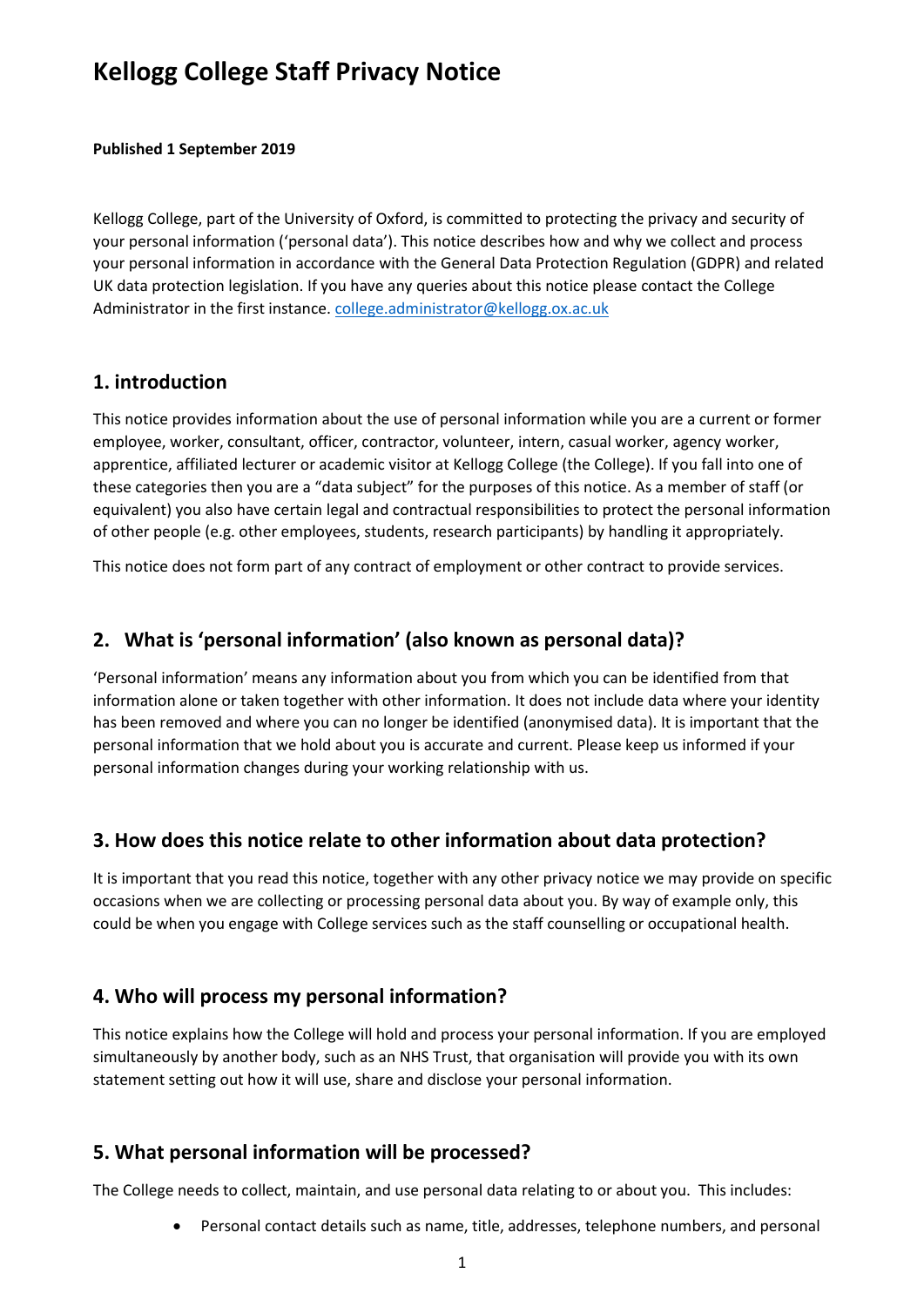email addresses

- Date of birth
- Gender
- Marital status and dependents
- Next of kin and emergency contact information
- National Insurance number
- Bank account details, payroll records and tax status information
- Salary, annual leave, pension and benefits information
- Start date
- Location of employment or workplace
- Copy of driving licence
- Copy of passport and where relevant visa and right to work documentation
- Recruitment information (including copies of right to work documentation, details of your experience, education and training, references and other information included in a CV or cover letter or as part of the application process, and/or confirmation that you have satisfied a Disclosure and Barring Service enquiry, if required for the role)
- Employment records (including job titles, work history, working hours, training records and professional memberships)
- Salary, benefits and compensation history
- details about your role(s) in the College, including any information relating to your undertaking of such role(s) (for example copies of performance information including Performance and Development Reviews, sickness records)
- Disciplinary and grievance information
- CCTV footage and other information obtained through electronic means such as swipecard records
- Information about your use of our information and communications systems.
- Photographs
- Information about your use of the academic and non-academic facilities and services that we offer
- A Register of Interests, covering all academic staff and any support staff, who have relevant interests to disclose. Where relevant, we may supplement these records with personal data from the public domain (e .g. your publications) or other sources

## **6. What constitutes "Special Category Data"?**

The College may also process some information about you that is considered more sensitive and this is referred to as 'special category' personal data in the General Data Protection Regulation and Data Protection Act 2018. When we process this type of information we are required to apply additional protections. Special category personal data is defined as racial or ethnic origin, political opinions, religious or philosophical beliefs, trade union membership, health or sex life and sexual orientation, genetic data, and biometric data which is processed to uniquely identify a person. In the UK this also includes any personal information relating to criminal convictions and offences

#### **7. What is the purpose of the processing under data protection law?**

We will only use your personal information when the law allows us to do so by providing us with a legal basis or valid condition. Most commonly, we will use your personal information in the following circumstances:

- Where we need to perform the contract we have entered into with you.
- Where we need to comply with a legal obligation.
- Where it is necessary for our legitimate interests (or those of a third party) and your interests and fundamental rights do not override those interests.

We may also use your personal information in the following situations, which are likely to be rare: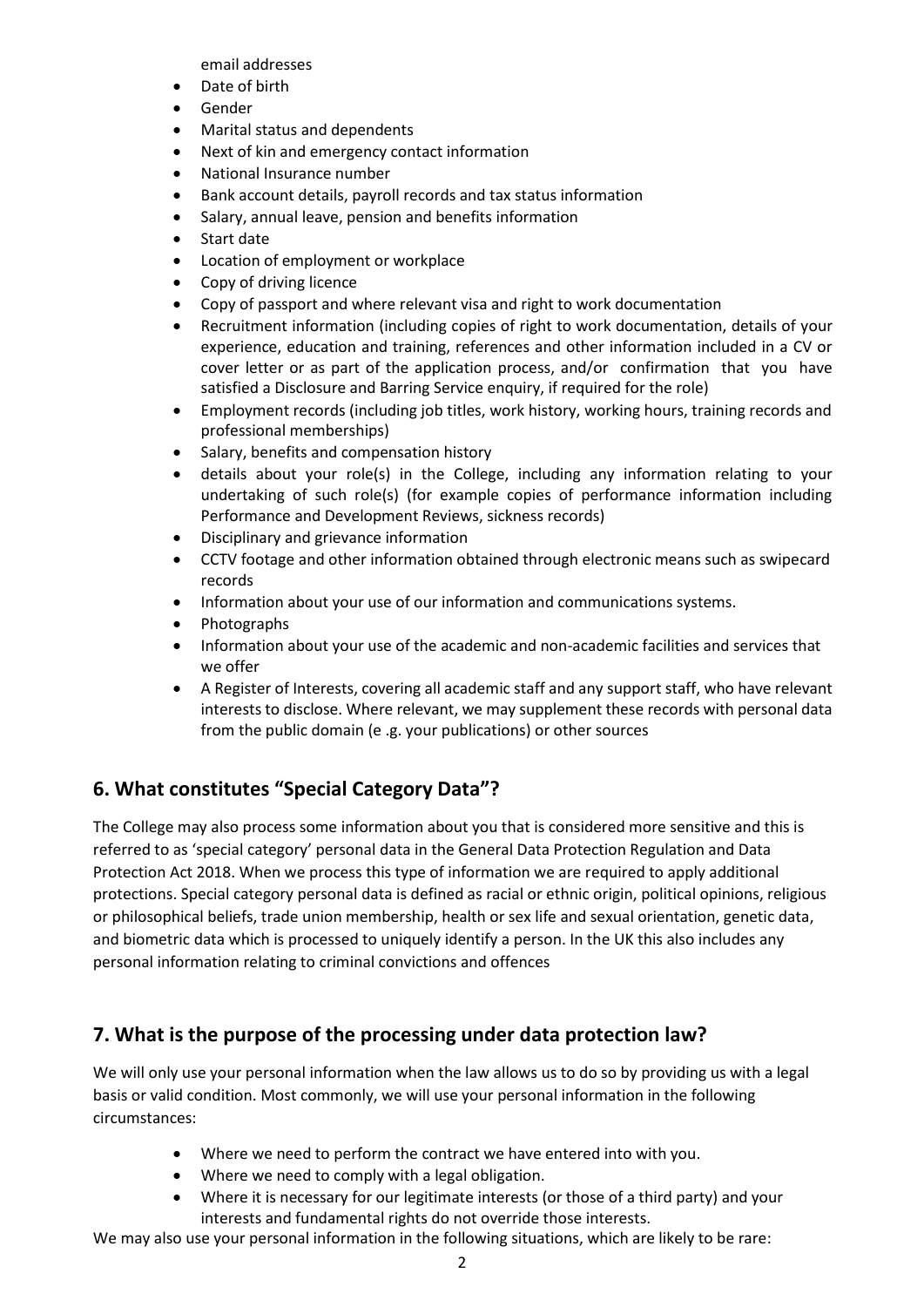- Where we need to protect your vital interests (or someone else's interests).
- Where it is needed in the public interest or for official purposes.

## **8. Examples of processing**

Examples of the reasons or purposes the College will process your personal information including, where appropriate, special category personal data, include the following:

- To assess your suitability for a particular role or task (including any relevant right to work checks) and deciding whether or not to employ or engage you
- Determining the terms on which you work for the College
- Checking that you are legally entitled to work in the UK
- Paying you, and, where applicable, making deductions as required by law
- Liaising with your pension provider
- Administering the contract that we have entered into with you, including where relevant, its termination
- Business management and planning including accounting and auditing
- Conducting performance reviews, managing performance and determining performance requirements
- Making decisions about salary reviews and benefits
- Assessing qualifications for a particular job, role or task, including decisions about
- Carrying out a disciplinary or grievance or investigation or procedure in relation to you or someone else
- Making decisions about your continued employment or engagement
- Assessing education, training and development requirements
- Monitoring compliance by you and the College with our policies and contractual obligations
- Monitoring and protecting the security (including the College's network, information and electronic communications systems) of the College, of you, our staff, students or other third parties
- Monitoring and protecting the health and safety of you, our staff, students or other third parties
- Ascertaining your fitness to work and managing sickness absence
- To support you in implementing any health-related adjustments to allow you to carry out a particular role or task
- Dealing with legal disputes involving you or other employees, workers and contractors, including accidents at work.
- Preventing fraud
- Paying trade union subscriptions
- Conducting data analytics studies, for example, to review and better understand employee retention rates
- To provide a reference upon request from a third party
- To comply with employment law, immigration law, contract law, health and safety law and other laws which affect the College
- To operate security (including CCTV), governance, audit and quality assurance arrangements, including producing a staff identity card which also involves the collection and storage of a digital photograph
- To deliver facilities (e.g. IT, libraries), services and staff benefits to you, and where appropriate to monitor your use of those facilities in accordance with College policies (e.g. on the acceptable use of IT)
- To communicate effectively with you by post, email and phone, in the form of newsletters and bulletins with the intention of keeping you informed about important developments and events relevant to your role at the College. Where appropriate you will be given an opportunity to opt out of receiving these communications.
- To invite you to participate in staff surveys and to compile statistics and conduct research for internal and statutory reporting purposes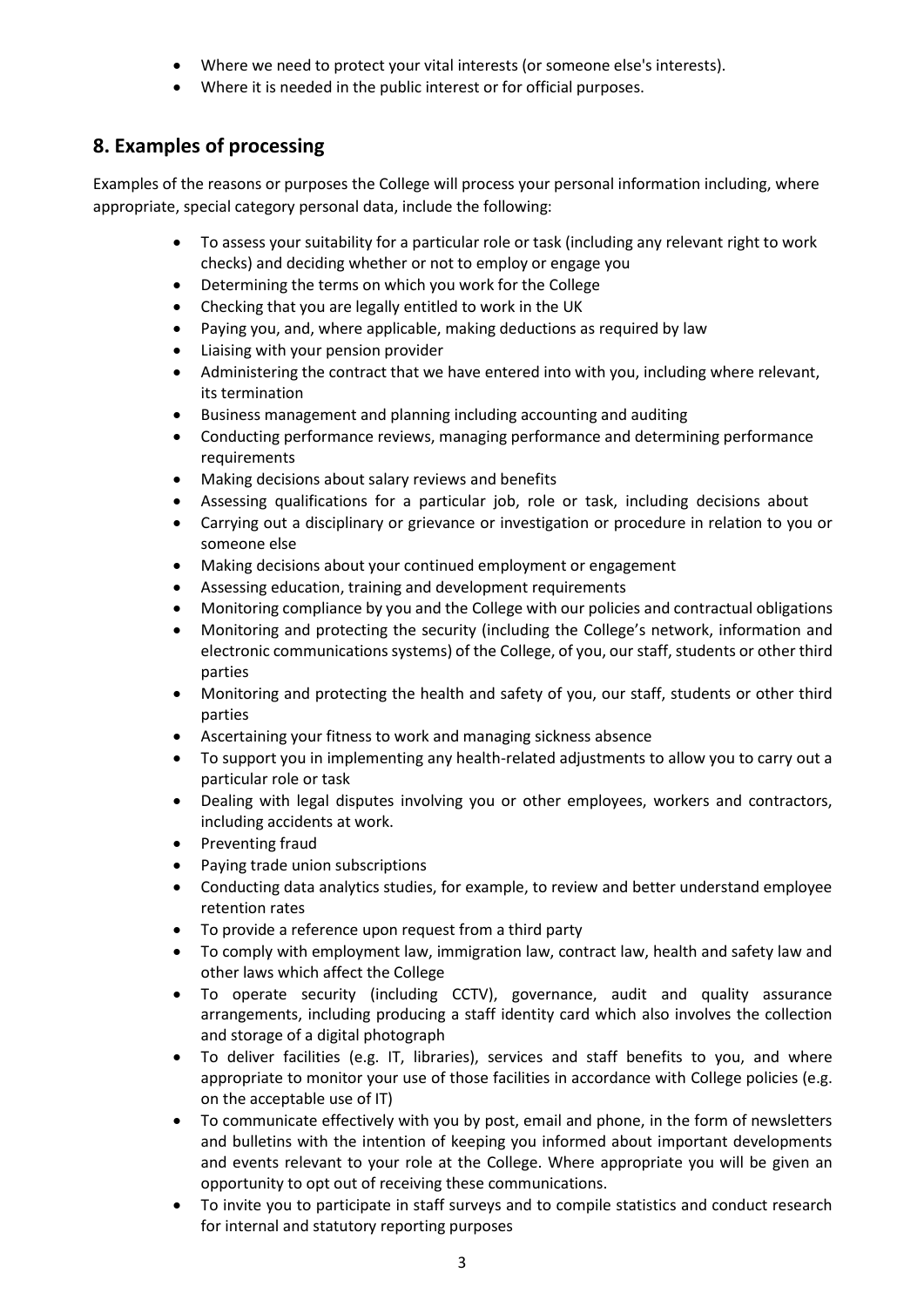- If you are a also a student at Kellogg College we may also use your staff data for student administration purposes
- To support your training, health, safety, and welfare requirements
- To fulfil and monitor our responsibilities under equalities, immigration and public safety legislation and to monitor the effectiveness of our equality and diversity practice
- To enable us to contact others in the event of an emergency (we will assume that you have checked with the individuals before you supply their contact details to us )

# **9. How we will use your Special Category personal information**

We will only process special category personal information in certain situations in accordance with the law. For example, we can do so if we have your explicit consent and, in some circumstances, we may approach you for your written consent to allow us to process certain particularly sensitive data. If we do, we will provide you with full details for the information that we would like and the reason we need it, so that you can carefully consider whether you wish to consent, which you can withdraw at any time. You should be aware that it is not a condition of your contract with us that you agree to any request for consent from us.

We do not need your consent to process special category personal data when we are processing it for the following purposes as these satisfy another legal condition:

- where we need to carry out our legal obligations
- where you have made the data public
- where it is necessary to protect your vital interests or those of another person and where you/they are physically or legally incapable of giving consent
- where processing is necessary for the establishment, exercise, or defence of legal claims
- where it is needed to assess your working capacity on health grounds

In particular, we will use your special category personal information in the following ways:

- your race, national or ethnic origin, religious, philosophical or moral beliefs or your sexual life or sexual orientation, to ensure meaningful equal opportunity monitoring and reporting
- information relating to leaves of absence, which may include sickness absence or family related leaves to comply with employment and other laws
- your information about your physical health or mental health or disability status to ensure your health and safety in the workplace and to assess your fitness to work, provide appropriate workplace adjustments, to monitor and manage sickness absence and to administer benefits
- your information about trade union membership to pay any subscriptions and to comply with our legal obligations in respect of trade union members

## **10. How we will process criminal convictions and offences information**

- We will only process information relating to criminal convictions if it is appropriate given the nature of the role and where it is in accordance with the law. This will usually be where such processing is necessary to carry out our legal obligations.
- Less commonly, we may use information relating to criminal convictions where it is necessary for the establishment, exercise or defence of legal claims, where it is necessary to protect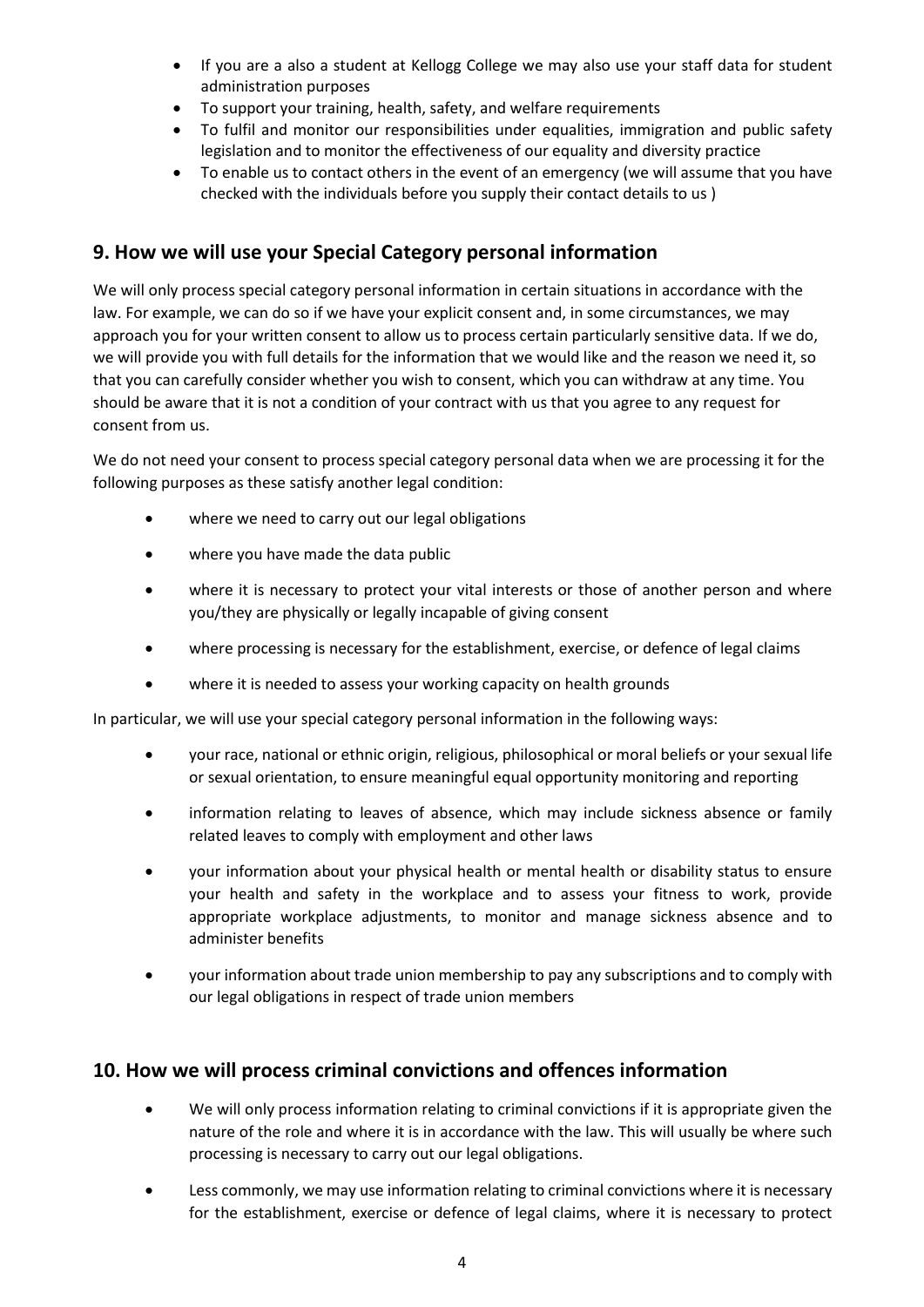your interests (or someone else's interests) and you are not capable of giving your consent, or where you have already made the information public.

## **11. What if I fail to provide personal information?**

We require you to provide us with any information we reasonably ask to achieve one or more of the purposes described above, for example to enable us to administer your contract or to comply with our legal obligations. If you fail to provide certain information when requested this will hinder our ability to administer your rights and obligations relating to your relationship with the College or we may be prevented from complying with our legal obligations.

## **12. Who will my personal information be shared with?**

Your personal information is shared as permitted or required by law, on a considered and confidential basis, with a range of external organisations, including the following:

- The University of Oxford, of which Kellogg College is part, and through the University, other relevant third parties
- **•** Higher Education Statistics Agency
- Prospective and actual research funders, sponsors, or donors
- The external service providers of the College, including payroll, benefits, rewards, occupational health, IT service providers and pension providers
- Insurance providers
- The College's professional advisers
- Relevant Government Departments (e.g. Department for Education, Home Office, Foreign and Commonwealth Office, Department of Health), executive agencies or non- departmental public bodies (e.g. UK Visas and Immigration, HM Revenue and Customs, the Health and Safety Executive), and Higher Education bodies (e.g. Higher Education Funding Council for England, UK Research and Innovation) and for members of staff working overseas, the applicable and relevant government or regulatory agencies of the overseas countries.
- Any relevant professional or statutory regulatory bodies
- Organisations of which the College is a member
- Any relevant simultaneous employers (e.g. NHS Trusts)
- If you are a member of a pension scheme we will share information with the administrators of that scheme
- The relevant trade unions
- The police and other law enforcement agencies
- Auditors
- Companies or organisations providing specific services to, or on behalf of, the College
- We will provide references about you to external enquirers or organisations where you have requested or indicated that we should do so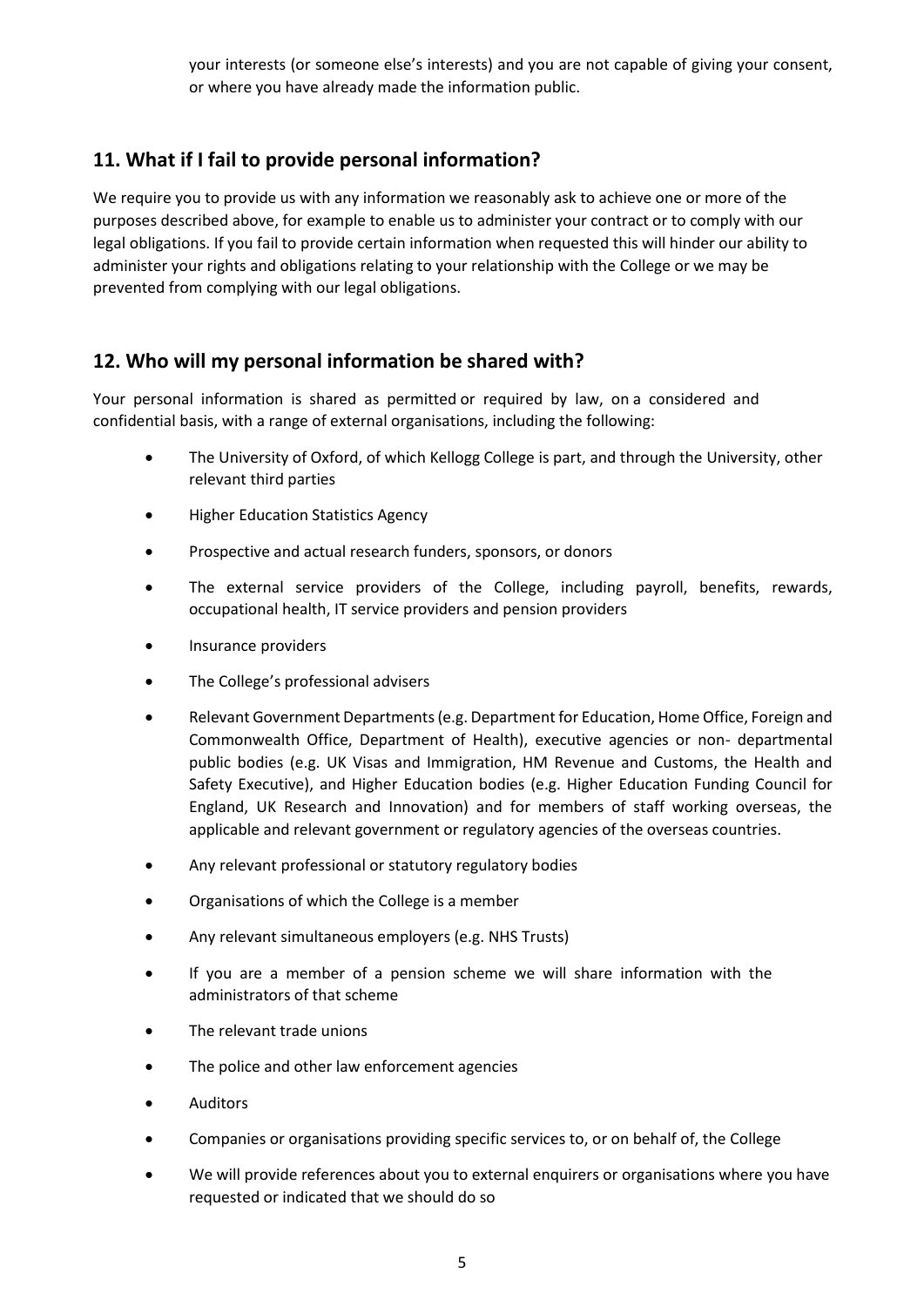- We may include your basic contact details on our website
- Information about senior staff and certain other staff (e.g. appointments or committee memberships) is published by the College
- We may disclose your name if this appears in information to be disclosed in response to a Freedom of Information request

On occasion, the above types of sharing may involve the transfer of your personal information outside of the European Economic Area (e.g. to report to an overseas research funder). Such transfers usually are necessary in order to meet our contractual obligations with you, and are carried out with appropriate safeguards in place to ensure the confidentiality and security of your personal information.

In addition to the above, we may publish or disclose any personal information about you to external enquirers or organisations if you have requested it or consented to it, or if it is in your vital interests to do so (e.g. in an emergency situation).

## **13. How does the College protect personal information?**

The College takes the security of your data seriously. We have put in place appropriate security measures to prevent your personal information from being accidentally lost, used, or accessed in an unauthorised way, altered, or disclosed.

In addition, we limit access to your personal information to those employees, agents, contractors and other third parties who have a business need to know. They will only process your personal information on our instructions and they are subject to a duty of confidentiality.

We have put in place procedures to deal with any suspected data security breach and will notify you and any applicable regulator of a suspected breach where we are legally required to do so. Your personal information is created, stored and transmitted securely both in paper format and in bespoke databases, such as the HR information system.

#### **14. What are my rights in connection with my personal information?**

Under certain circumstances, by law you have the right to:

- Request access to your personal information (commonly known as a "data subject access request"). This enables you to receive a copy of the personal information we hold about you and to check that we are lawfully processing it.
- Request correction of the personal information that we hold about you. This enables you to have any incomplete or inaccurate information we hold about you corrected.
- Request erasure of your personal information. This enables you to ask us to delete or remove personal information where there is no good reason for us continuing to process it. You also have the right to ask us to delete or remove your personal information where you have exercised your right to object to processing.
- Object to processing of your personal information where we are relying on a legitimate interest (or those of a third party) and there is something about your particular situation which makes you want to object to processing on this ground. You also have the right to object where we are processing your personal information for direct marketing purposes.
- Request the restriction of processing of your personal information. This enables you to ask us to suspend the processing of personal information about you, for example if you want us to establish its accuracy or the reason for processing it.